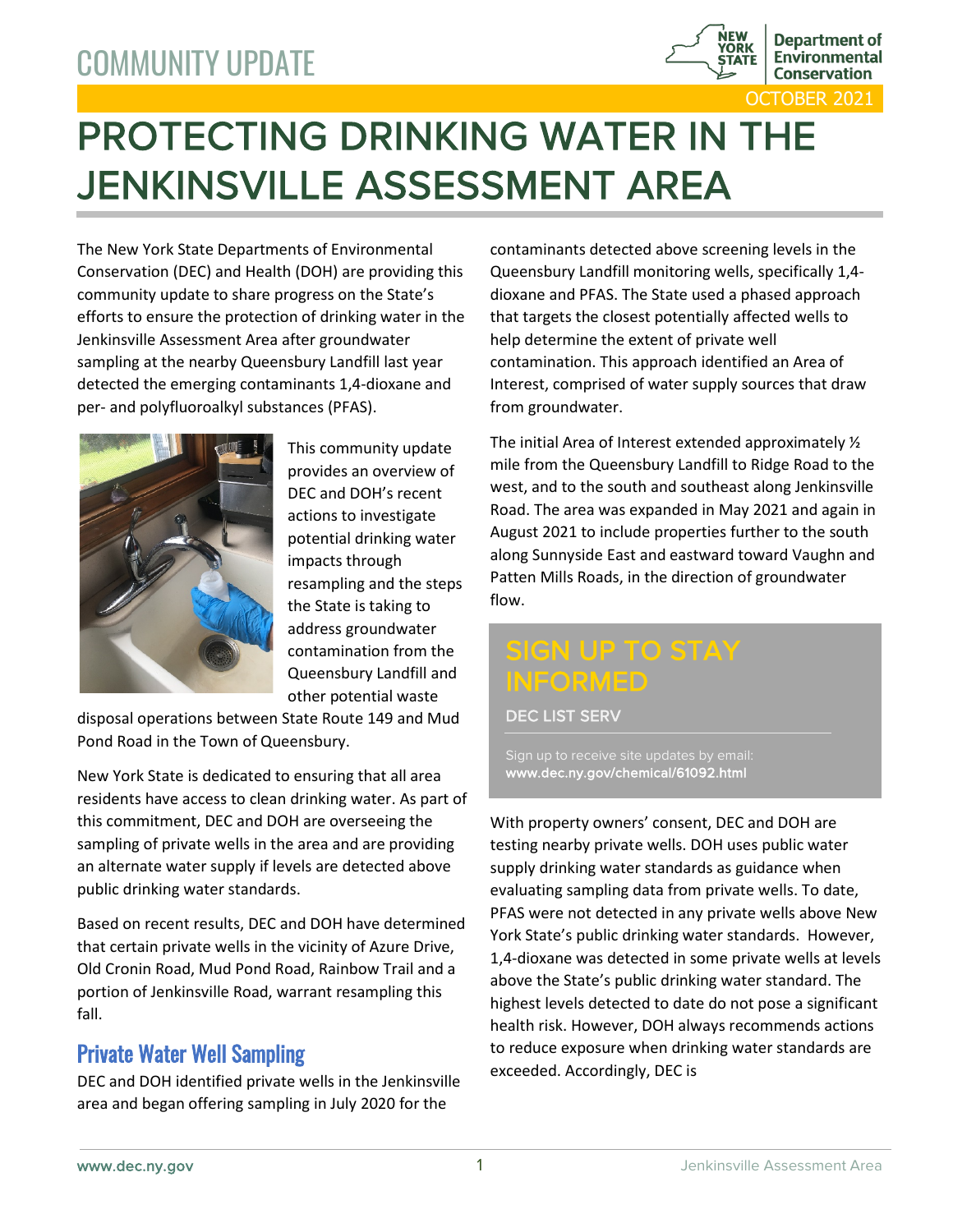currently providing bottled water to residences whose results showed 1,4-dioxane levels at or above the State's standard.

## INFORMATION ON 1,4-DIOXANE

In August 2020, New York State adopted the nation's first-ever public drinking water standard for 1,4-dioxane at 1 part per billion (ppb) for this previously unregulated contaminant in drinking water. 1,4-Dioxane is a synthetic industrial chemical commonly associated with chlorinated solvents and was widely used as a chemical stabilizer in other formulations. New information indicates that it is also a byproduct or contaminant in consumer products such as laundry detergent. 1,4-dioxane has been found in groundwater at locations associated with legacy industrial and hazardous waste sites throughout the United States.

Laboratory studies show that 1,4-dioxane caused cancer in animals exposed to high levels throughout their lifetimes. There is no evidence that 1,4-dioxane causes cancer in humans. The U.S. Environmental Protection Agency classifies 1,4-dioxane as "likely to be carcinogenic to humans" based on sufficient evidence of carcinogenicity in animals and inadequate evidence of carcinogenicity in humans.

To date, DEC and DOH solicited owners of 122 private wells for testing. Based on property owner consent, the State has completed sampling at 103 private wells. In addition, 3 wells that supply water to but are not used for drinking water at the Ridge/Jenkinsville Park were sampled. Of the 103 homes where data was received (as of Oct. 1, 2021), bottled water is being provided to 19. If a resident was offered sampling and has not responded, and is interested in sampling, please reach out to the project contacts located on the final page of this document

DEC and DOH have determined that approximately 45 private wells in the vicinity of the 19 homes receiving

bottled water, including Azure Drive, Old Cronin Road, Mud Pond Road, Rainbow Trail and a portion of Jenkinsville Road, warrant resampling this fall to confirm prior results and ensure that additional actions are not needed to address exposure. This resampling area is the only area that exhibited private well exceedances of the 1,4-dioxane standard in the original sampling. Residents in these areas will be contacted by DEC's contractor, Parsons, to arrange for resampling in the coming days.

### Queensbury Landfill Investigation

DEC is working to identify all potential sources of the 1,4-dioxane and PFAS contamination. The following updates provide the latest information on the potential source investigation and progress of ongoing work in the area.

The Queensbury Landfill was a municipally owned and operated solid waste disposal site in operation from the late 1940s through 1993. A portion of the property currently operates as the Town of Queensbury Transfer Station.

DEC's Division of Materials Management (DMM) performed groundwater sampling at the Queensbury Landfill site in January 2020 under the State's Inactive Landfill Initiative and found detections of 1,4-dioxane and PFAS, specifically perfluorooctanoic acid (PFOA) above screening levels. Sampling from five existing landfill monitoring wells indicated maximum concentrations of 210 parts per trillion (ppt) PFOA. The maximum concentration at the landfill of 1,4-dioxane was detected at 6 parts per billion (ppb). While the groundwater at the landfill is not used for drinking, these findings led to a recommendation by DOH to sample off-site private drinking water supplies to evaluate potential exposures.

In March 2021, DEC designated the landfill as a potential inactive hazardous waste disposal site and is moving forward to begin a Site Characterization under the State Superfund Program. This will determine whether the landfill is the most likely source of the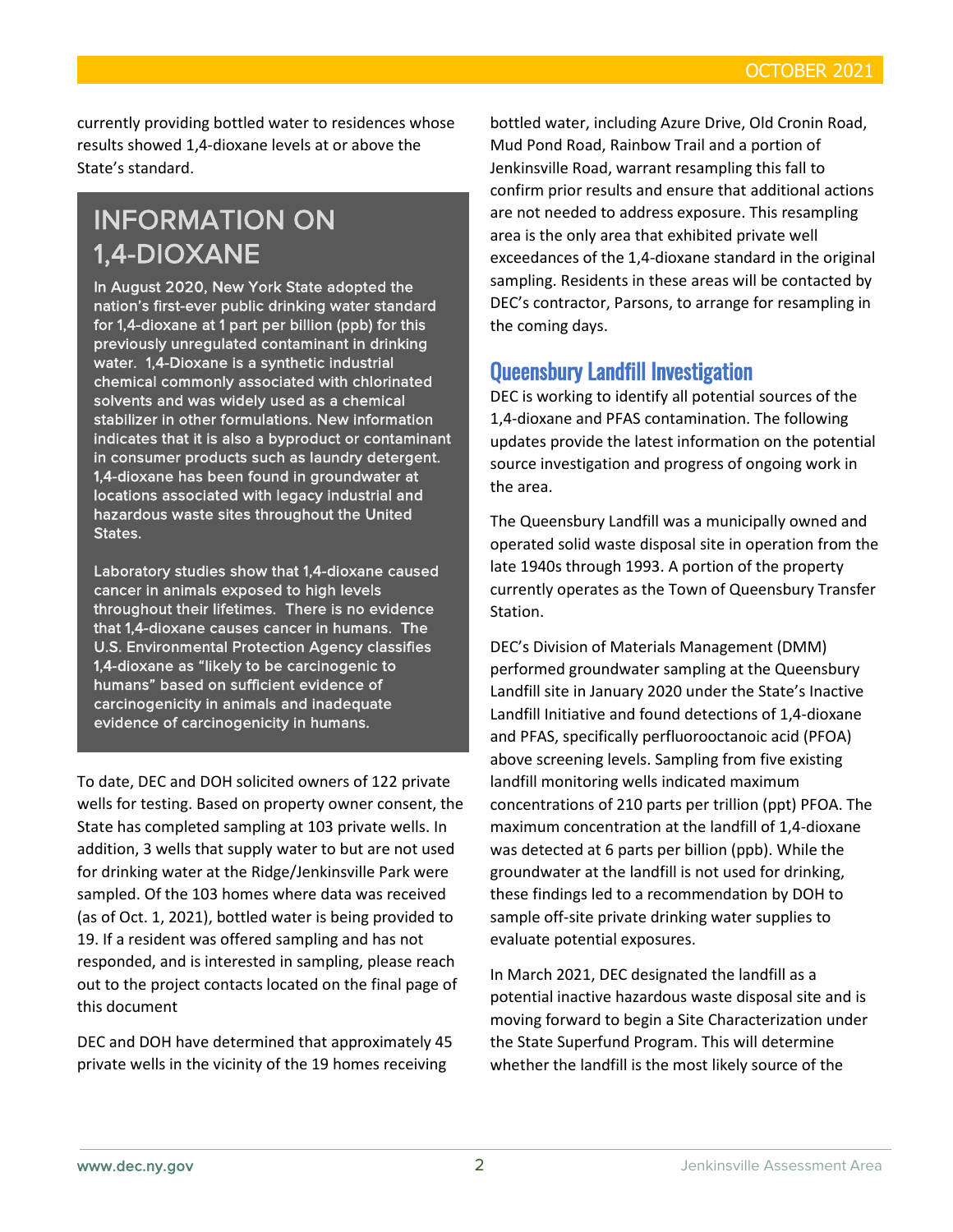contamination found in downgradient private wells in the Jenkinsville Assessment Area and the degree to which it potentially threatens human health and/or the environment. In July 2021 the DEC retained TRC Engineers, Inc., an environmental engineering firm, to develop and implement the Site Characterization scope of work.

The Site Characterization will include installation and sampling of additional groundwater monitoring wells, collection of samples from any visible seeps, and collection of surface water and sediment samples, along with a review of historical documents to determine types of waste placed in the landfill. A site reconnaissance visit of the site and surrounding properties was conducted in September 2021 to evaluate conditions and possible access areas for equipment near the site.

A Site Characterization work plan outlining proposed field sampling activities is anticipated to be finalized by the end of October with the start of sampling soon thereafter. Documents about this site are available in the link on the first page through DECinfo Locator.

## Other Jenkinsville Area Landfills

Several other landfills in the area were recently investigated to determine the extent to which they may be contributing to the groundwater contamination in the Jenkinsville Road area. The Finch Paper Landfill, the Ciba-Geigy Landfill, and the McLaughlin Construction and Demolition (C&D) Debris Landfill are located close to the Queensbury Landfill and are all potentially upgradient of the impacted private wells. DEC sampled existing monitoring wells at these landfills between April and June 2021.

Based on a review of the data, no obvious sources of 1,4-dioxane or PFAS were identified, therefore, these other Jenkinsville area landfills are not considered to be contributing to the contamination found in the private wells sampled. Although no additional actions at these other landfills are contemplated at this time, the Site

Characterization will better inform DEC and DOH as to whether any more investigations are needed.

## WHERE TO FIND INFORMATION

#### DECINFO LOCATOR

https://www.dec.ny.gov/data/DecDocs/557005/

#### AGENCY FOR TOXIC SUBSTANCES AND DISEASE REGISTRY FACT SHEETS

https://www.atsdr.cdc.gov/factsheets.html /

#### PFAS AND 1,4-DIOXANE INTERSTATE TECHNOLOGY AND REGULATORY COUNCIL (ITRC) FACT SHEETS

PFAS: https://pfas-1.itrcweb.org/fact-sheets/

1,4-Dioxane: https://14d-1.itrcweb.org/fact-sheets/

### State Superfund Process

The first step under the State Superfund Program is a Site Characterization to determine if hazardous waste is present and whether the site poses a significant threat to public health or the environment. Based on these findings, DEC may initiate a Remedial Investigation (a more detailed investigation) to determine the full extent of contamination and develop a plan for interim cleanup actions, if appropriate, or to support a plan to clean up the site.

### Next Steps

DEC and DOH will continue to evaluate the need for and oversee any additional private well sampling, including taking actions to address exposures. DEC will continue to work with the owners of all the landfills in the area and oversee ongoing landfill post-closure management and oversee additional investigations as appropriate. However, the current continued focus of investigation will be on the Queensbury Landfill as the primary